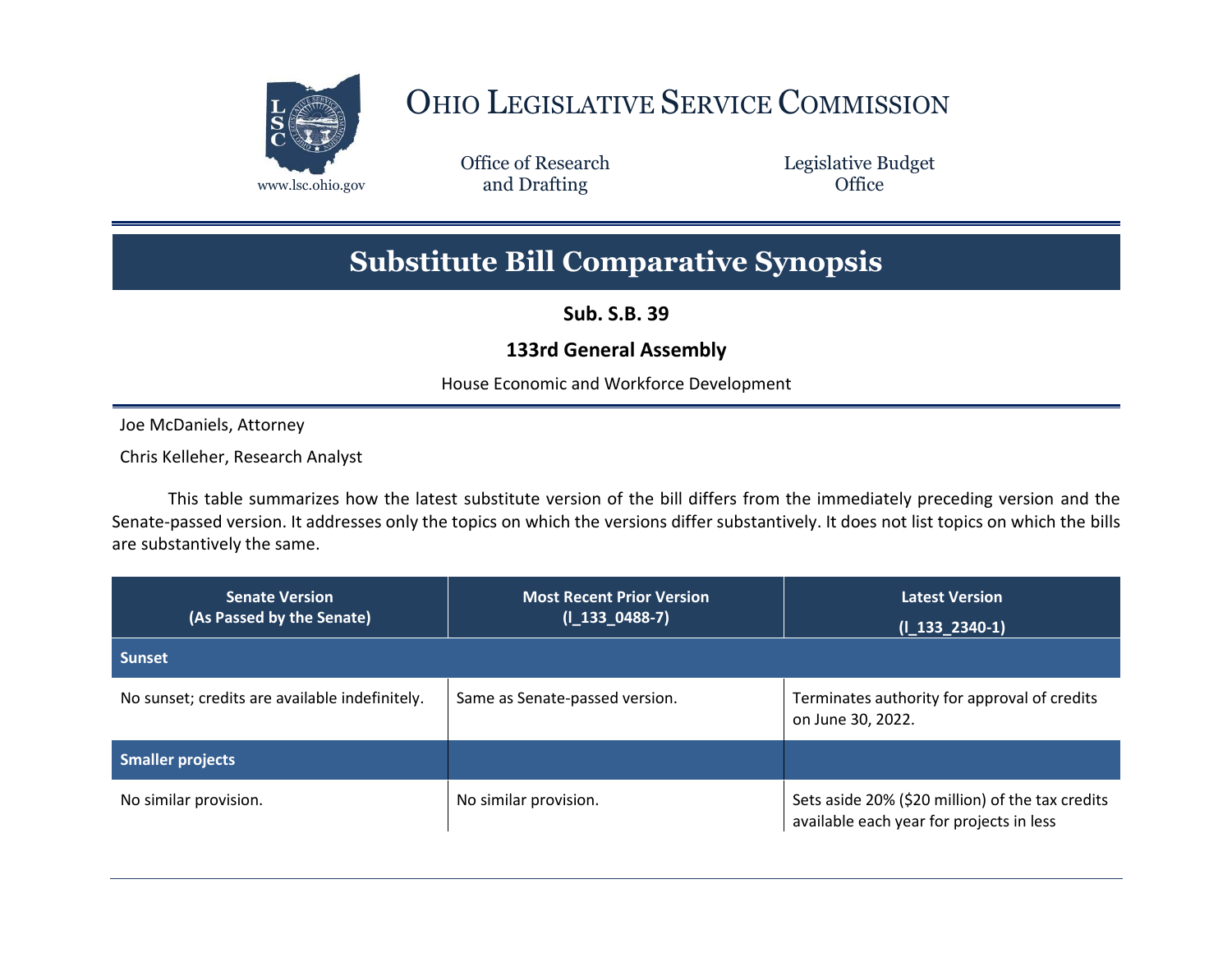| <b>Senate Version</b><br>(As Passed by the Senate)           | <b>Most Recent Prior Version</b><br>$(I_133_0488-7)$                                                                                                                                                                                                                               | <b>Latest Version</b><br>$(I_133_2340-1)$                                                                                                                                                                                                                               |
|--------------------------------------------------------------|------------------------------------------------------------------------------------------------------------------------------------------------------------------------------------------------------------------------------------------------------------------------------------|-------------------------------------------------------------------------------------------------------------------------------------------------------------------------------------------------------------------------------------------------------------------------|
|                                                              |                                                                                                                                                                                                                                                                                    | populous areas-specifically, projects further<br>than 10 miles from a "major city" (i.e.,<br>population > 100,000).                                                                                                                                                     |
|                                                              |                                                                                                                                                                                                                                                                                    | Such projects need include buildings only<br>four stories in height with a total square<br>footage of 75,000 sq. ft. (compared to 10<br>stories and 250,000 sq. ft. for projects within<br>10 miles of a major city), and the buildings do<br>not have to be connected. |
| <b>Project cap</b>                                           |                                                                                                                                                                                                                                                                                    |                                                                                                                                                                                                                                                                         |
| No similar provision.                                        | No similar provision.                                                                                                                                                                                                                                                              | Limits the tax credit for any one project to<br>\$40 million.                                                                                                                                                                                                           |
| No limit on the number of projects that may<br>be certified. | Limits the number of projects that may be<br>certified (and preliminarily approved for a tax<br>credit) to four projects per fiscal year.                                                                                                                                          | No limit on the number of projects that may<br>be certified, but limits the total amount of tax<br>credits to \$100 million for each of FY 2020, FY<br>2021, and FY 2022.                                                                                               |
| No similar provision.                                        | Allows the Director of Development Services<br>to reallocate unused certifications from prior<br>years and certifications that are rescinded.                                                                                                                                      | No similar provision; unused certifications do<br>not carry over to later years.                                                                                                                                                                                        |
| No similar provision.                                        | If there are more tax credit applications than<br>there are certifications available, the Director<br>must rank the qualified applications and<br>certify the projects that present the best<br>combination of economic value and<br>transformational impact. (R.C. 122.09(C)(2).) | Same as most recent prior version, but the<br>ranking is done separately for projects within<br>10 miles of a major city and for those outside<br>such a radius.                                                                                                        |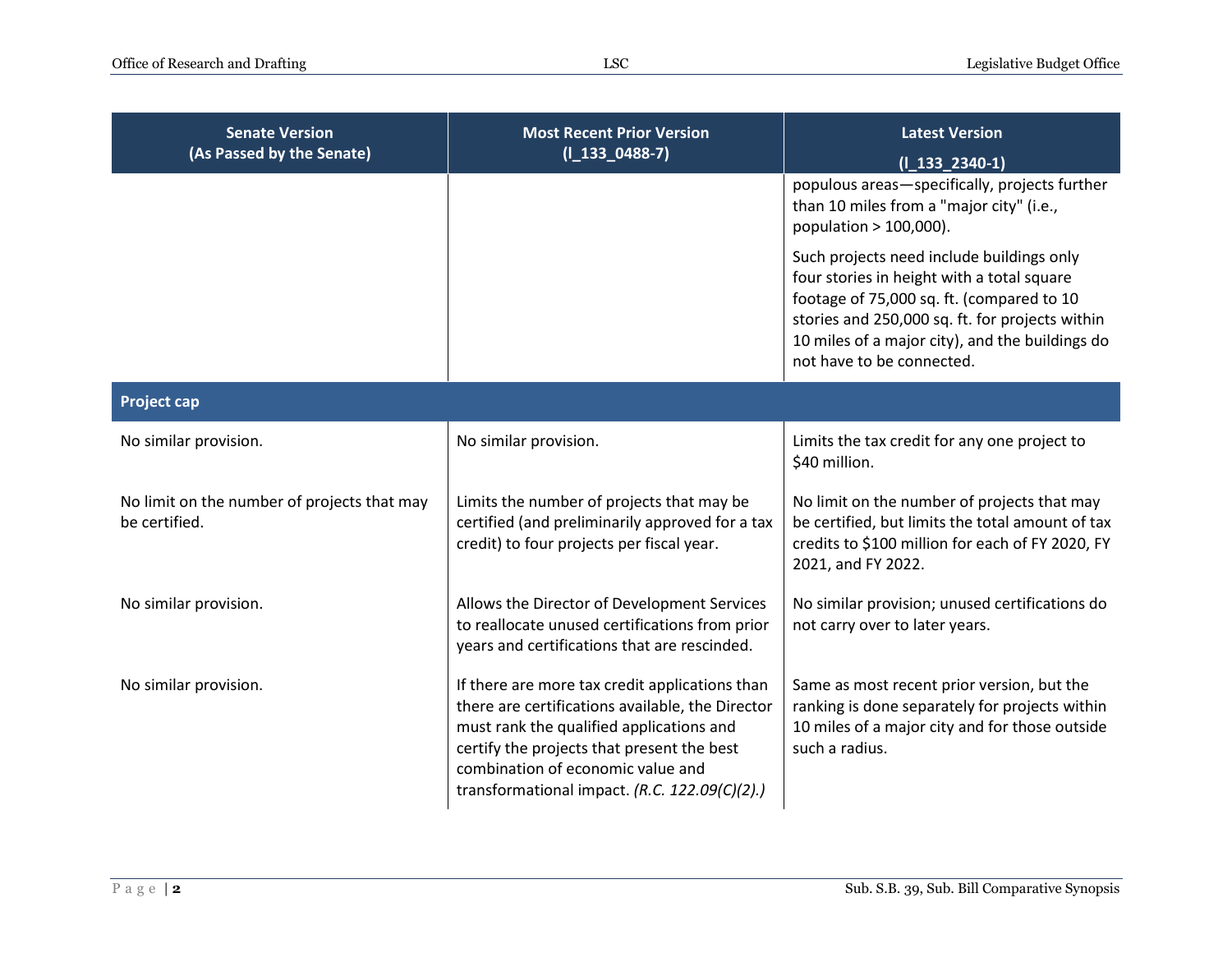| <b>Senate Version</b><br>(As Passed by the Senate)                                                                                                                                                                                                                          | <b>Most Recent Prior Version</b><br>$(I_133_0488-7)$                                                                                                                                                                                                                                                                                                                                                                                                                | <b>Latest Version</b><br>$(I_133_2340-1)$                                                                                                                                                                      |
|-----------------------------------------------------------------------------------------------------------------------------------------------------------------------------------------------------------------------------------------------------------------------------|---------------------------------------------------------------------------------------------------------------------------------------------------------------------------------------------------------------------------------------------------------------------------------------------------------------------------------------------------------------------------------------------------------------------------------------------------------------------|----------------------------------------------------------------------------------------------------------------------------------------------------------------------------------------------------------------|
| <b>Credit amount</b>                                                                                                                                                                                                                                                        |                                                                                                                                                                                                                                                                                                                                                                                                                                                                     |                                                                                                                                                                                                                |
| The credit equals 10% of documented<br>development costs or, if the applicant is an<br>insurance company contributing capital to<br>the project, 10% of the capital contribution.<br>The full credit amount is awarded upon<br>completion of the project. (R.C. 122.09(F).) | The credit amount and when it is awarded<br>depend, in part, on the increase in tax<br>collections at the project site and the<br>surrounding area.<br>A credit equal to 5% of documented<br>development costs or 5% of an insurance<br>company's capital contribution (whichever is<br>applicable) is issued upon completion of the<br>project.                                                                                                                    | Same as the most recent prior version, except<br>the credit amount is limited to \$40 million<br>per project, and the Ohio Tax Credit<br>Authority is substituted for the Director of<br>Development Services. |
|                                                                                                                                                                                                                                                                             | The remainder of the credit $-$ up to an<br>additional 5% - is awarded if, when, and to<br>the extent that the increase in tax collections<br>exceeds 5% of development costs. The<br>applicant may receive some or all of the<br>remaining credit amount on the date the<br>project is completed and they may reapply<br>for any portion of the credit that has yet to<br>be awarded on the first, second, third, fourth,<br>and fifth anniversaries of that date. |                                                                                                                                                                                                                |
|                                                                                                                                                                                                                                                                             | If the full 10% credit has not been awarded<br>following the fifth anniversary of the date the<br>project is completed, the remainder is<br>forfeited.                                                                                                                                                                                                                                                                                                              |                                                                                                                                                                                                                |
|                                                                                                                                                                                                                                                                             | The increase in tax collections is computed by<br>the Director in consultation with the Tax<br>Commissioner and the tax administrators of                                                                                                                                                                                                                                                                                                                           |                                                                                                                                                                                                                |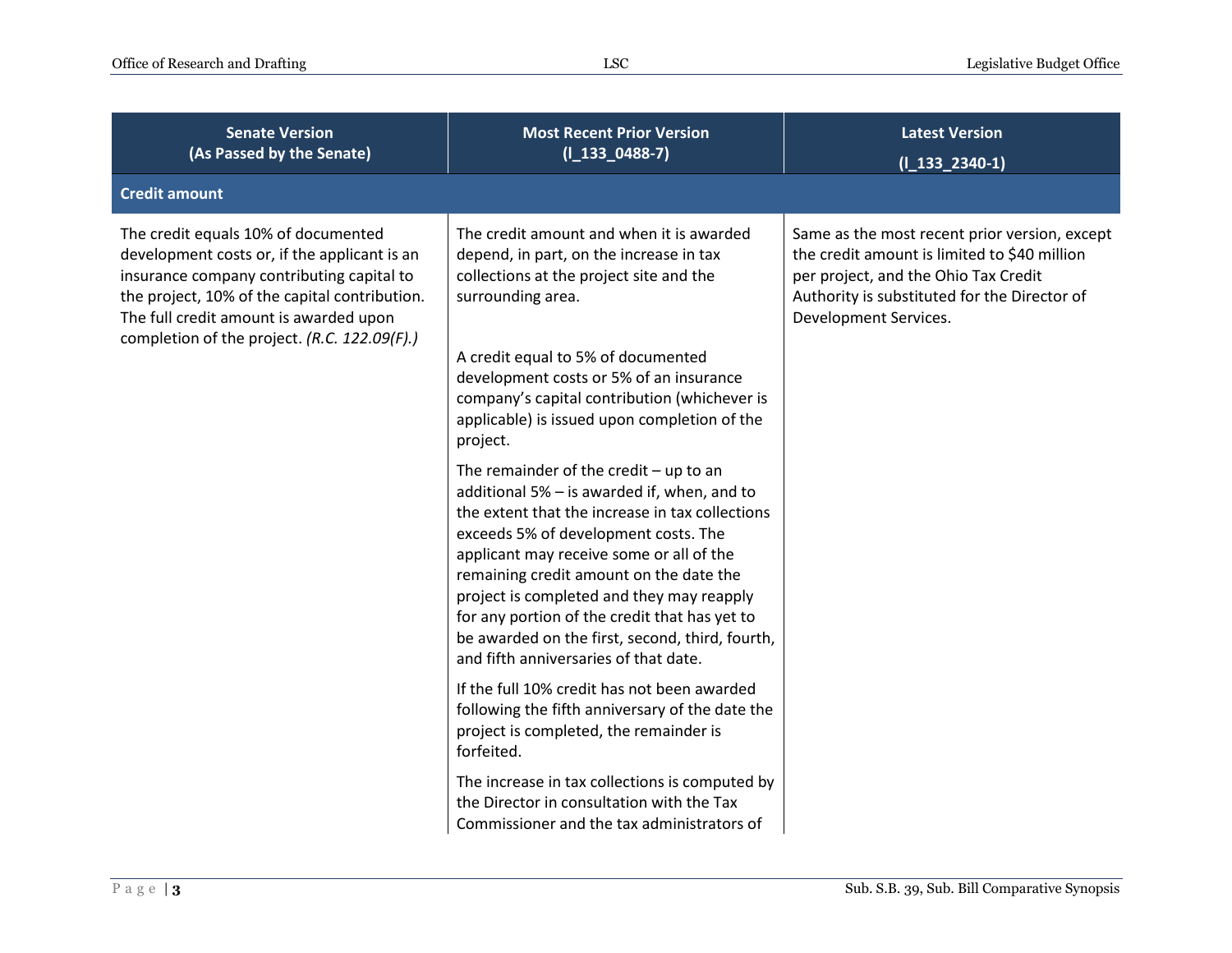| <b>Senate Version</b><br>(As Passed by the Senate)                                                                                                                                                                                                                                                                                                                                                      | <b>Most Recent Prior Version</b><br>$(I_133_0488-7)$                                                                                                                                                                                                 | <b>Latest Version</b><br>$(1_133_2340-1)$                                                                                           |
|---------------------------------------------------------------------------------------------------------------------------------------------------------------------------------------------------------------------------------------------------------------------------------------------------------------------------------------------------------------------------------------------------------|------------------------------------------------------------------------------------------------------------------------------------------------------------------------------------------------------------------------------------------------------|-------------------------------------------------------------------------------------------------------------------------------------|
|                                                                                                                                                                                                                                                                                                                                                                                                         | any municipal corporations that levy an<br>income tax on the project site or the<br>surrounding area. (R.C. 122.09(F), (G), and<br>(H).                                                                                                              |                                                                                                                                     |
| <b>Completion period</b>                                                                                                                                                                                                                                                                                                                                                                                |                                                                                                                                                                                                                                                      |                                                                                                                                     |
| The increase in tax collections is computed<br>based on the five years following completion<br>of the project - referred to by the bill as the<br>"completion period." (R.C. 122.09(A)(4) and<br>(5).                                                                                                                                                                                                   | Same, but extends the completion period<br>backward to the date the project is certified.<br>$(R.C. 122.09(A)(4)$ and $(5).$                                                                                                                         | Same as the most recent prior version.                                                                                              |
| <b>Progress and reporting requirements</b>                                                                                                                                                                                                                                                                                                                                                              |                                                                                                                                                                                                                                                      |                                                                                                                                     |
| Requires a person that is preliminarily<br>approved for the tax credit to provide the<br>Director with sufficient evidence of<br>reviewable progress and an updated<br>schedule for completion of the project within<br>12 months of the date the project is certified.<br>The person must submit evidence that<br>financing has been secured and closed within<br>18 months of the certification date. | Eliminates the 18-month reporting<br>requirement and modifies the 12-month<br>reporting requirement by replacing<br>"sufficient evidence with reviewable<br>progress" with "documentation sufficient to<br>demonstrate that construction has begun." | Same as most recent prior version, except<br>substitutes the Ohio Tax Credit Authority for<br>the Director of Development Services. |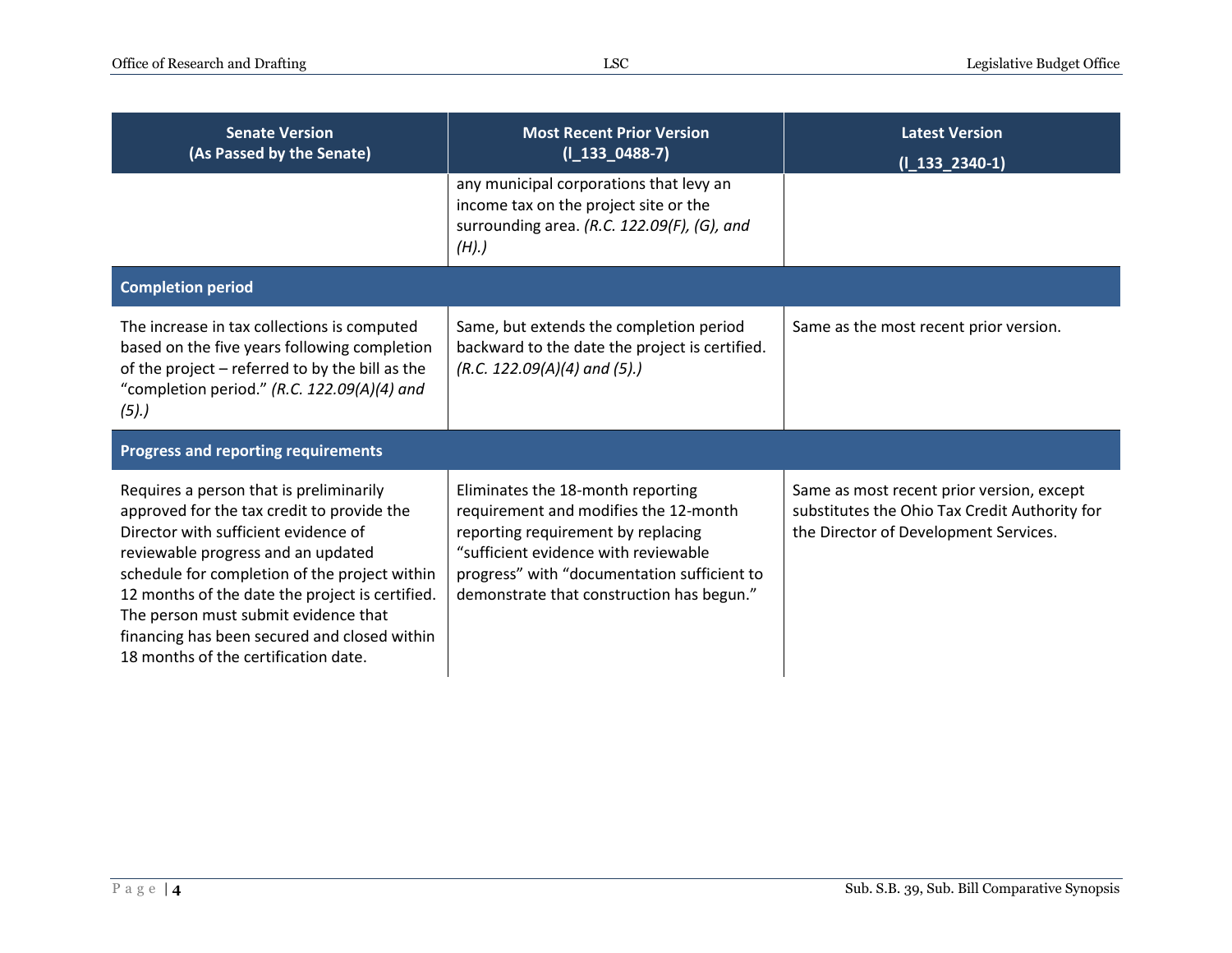| <b>Senate Version</b><br>(As Passed by the Senate)                                                                                                                                                                                                  | <b>Most Recent Prior Version</b><br>$(I_133_0488-7)$                                                                                                                                                                                                                                                            | <b>Latest Version</b><br>$(I_133_2340-1)$                                                                                           |
|-----------------------------------------------------------------------------------------------------------------------------------------------------------------------------------------------------------------------------------------------------|-----------------------------------------------------------------------------------------------------------------------------------------------------------------------------------------------------------------------------------------------------------------------------------------------------------------|-------------------------------------------------------------------------------------------------------------------------------------|
| The Director is allowed, but not required, to<br>rescind certification of the project if either or<br>both of the reporting requirements are not<br>timely met. (R.C. 122.09(D).)                                                                   | Requires the Director to rescind certification<br>of the project if the reporting requirement is<br>not timely met. (R.C. 122.09(D).)                                                                                                                                                                           | Same as most recent prior version, except<br>substitutes the Ohio Tax Credit Authority for<br>the Director of Development Services. |
| The person that is preliminarily approved for<br>a tax credit, regardless of whether that<br>person is the property owner or an insurance<br>company, is required to notify the Director<br>upon completion of the project. (R.C.<br>$122.09(F)$ .) | The property owner is required to notify the<br>Director upon completion of the project. (R.C.<br>122.09(F).                                                                                                                                                                                                    | Same as most recent prior version, except<br>substitutes the Ohio Tax Credit Authority for<br>the Director of Development Services. |
| <b>Rulemaking</b>                                                                                                                                                                                                                                   |                                                                                                                                                                                                                                                                                                                 |                                                                                                                                     |
| Requires the Director to adopt rules on a<br>number of topics concerning the<br>administration of the tax credit. (R.C.<br>122.09(H).                                                                                                               | Adds the following to the list of topics that<br>must be addressed by rules:<br>--Application deadlines (if any);<br>--Procedure for ranking applications;<br>--Timing and frequency by which projects are<br>certified; and<br>--Procedure for computing the increase in tax<br>collections. (R.C. 122.09(L).) | Same as most recent version.                                                                                                        |
| <b>Administration</b>                                                                                                                                                                                                                               |                                                                                                                                                                                                                                                                                                                 |                                                                                                                                     |
| The Director of Development Services<br>accepts and processes applications and<br>otherwise administers the tax credit.                                                                                                                             | Same as the Senate-passed version.                                                                                                                                                                                                                                                                              | The Ohio Tax Credit Authority accepts and<br>processes applications and administers the<br>tax credit.                              |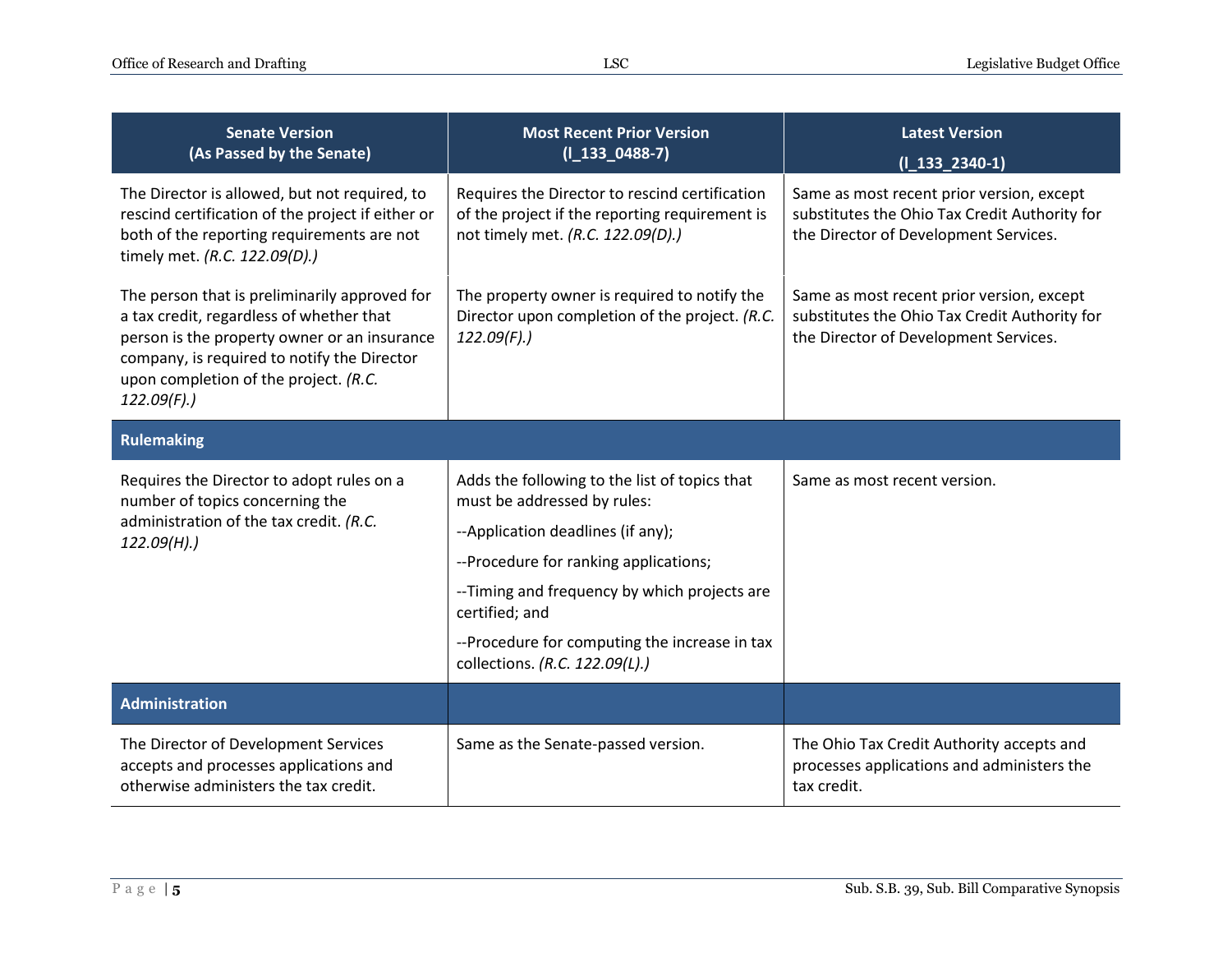| <b>Senate Version</b><br>(As Passed by the Senate)<br>Historic building rehabilitation tax credit | <b>Most Recent Prior Version</b><br>$(I_133_0488-7)$                                                                                                                                                                                                                                                                                                                                                                                                                                                                                                                                                                                                                                                                                                                        | <b>Latest Version</b><br>$(I_133_2340-1)$                                                                                                                                                                                                                                                                                                                                                         |
|---------------------------------------------------------------------------------------------------|-----------------------------------------------------------------------------------------------------------------------------------------------------------------------------------------------------------------------------------------------------------------------------------------------------------------------------------------------------------------------------------------------------------------------------------------------------------------------------------------------------------------------------------------------------------------------------------------------------------------------------------------------------------------------------------------------------------------------------------------------------------------------------|---------------------------------------------------------------------------------------------------------------------------------------------------------------------------------------------------------------------------------------------------------------------------------------------------------------------------------------------------------------------------------------------------|
| No similar provision.                                                                             | Increases the amount of the existing-law tax<br>credit for rehabilitating a historic building if<br>the building is in a rural area (defined under<br>existing law for other purposes as a county<br>having a population less than 200,000) from<br>25% to 35% of qualified rehabilitation<br>expenditures. The credit remains 25% of<br>qualified rehabilitation expenditures for<br>buildings not located in rural areas.<br>Retains the same per-project tax credit caps<br>for all rehabilitation projects, regardless of<br>location (\$25 million for catalytic projects and<br>\$5 million for all others). Also retains the \$60<br>million overall cap on the tax credits<br>approved each fiscal year. (R.C. 149.311,<br>5725.34, 5726.52, 5729.17, and 5747.76.) | No similar provision.                                                                                                                                                                                                                                                                                                                                                                             |
| Commercial real estate broker liens                                                               |                                                                                                                                                                                                                                                                                                                                                                                                                                                                                                                                                                                                                                                                                                                                                                             |                                                                                                                                                                                                                                                                                                                                                                                                   |
| No provision.                                                                                     | No provision.                                                                                                                                                                                                                                                                                                                                                                                                                                                                                                                                                                                                                                                                                                                                                               | Requires, rather than permits, a court to<br>charge the nonprevailing parties all court<br>costs and attorney's fees for an action to<br>enforce a commercial real estate broker's<br>lien. If the broker is the prevailing party,<br>specifies that the costs and fees must include<br>the broker's costs of perfecting and enforcing<br>the lien and of litigation and prejudgment<br>interest. |